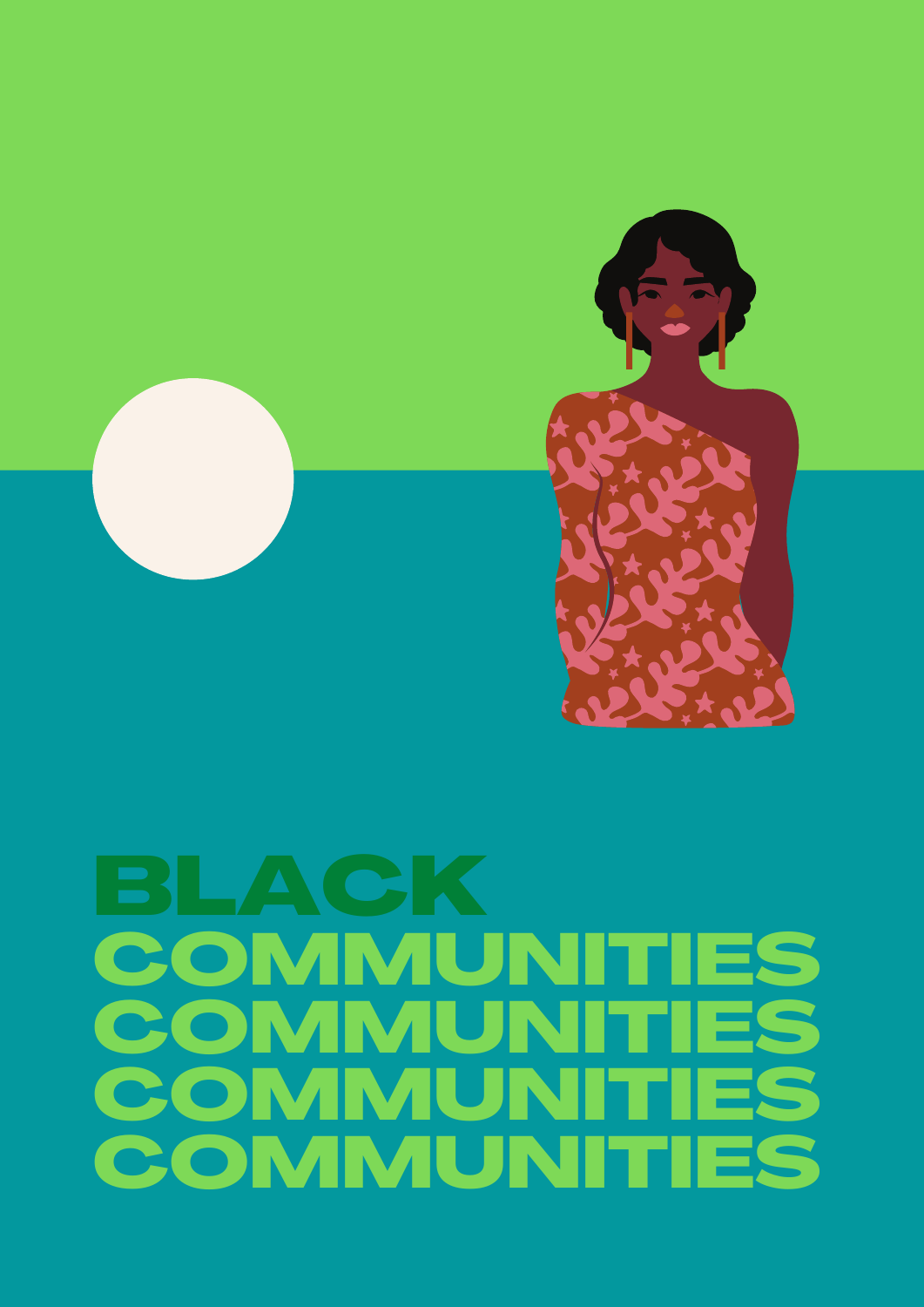HODD DD<br>DDD HODD<br>DDD HOODD<br>ADD HOO CONTENTS OF SAPPROVISHED SOLUTION OF SAPPROVISHED SOLUTION CONTENTS OF SAPPROVISHED SOLUTION CONTENTS OF SAPPROVISHED SAPPROVISHED SAPPROVISHED SAPPROVISHED SAPPROVISHED SAPPROVISHED SAPPROVISHED SAPPROVISHED SAPPROVISHED

Introduction

02 Appropriate Services

03 Appropriate Services Cont...

04 Services for Rural Areas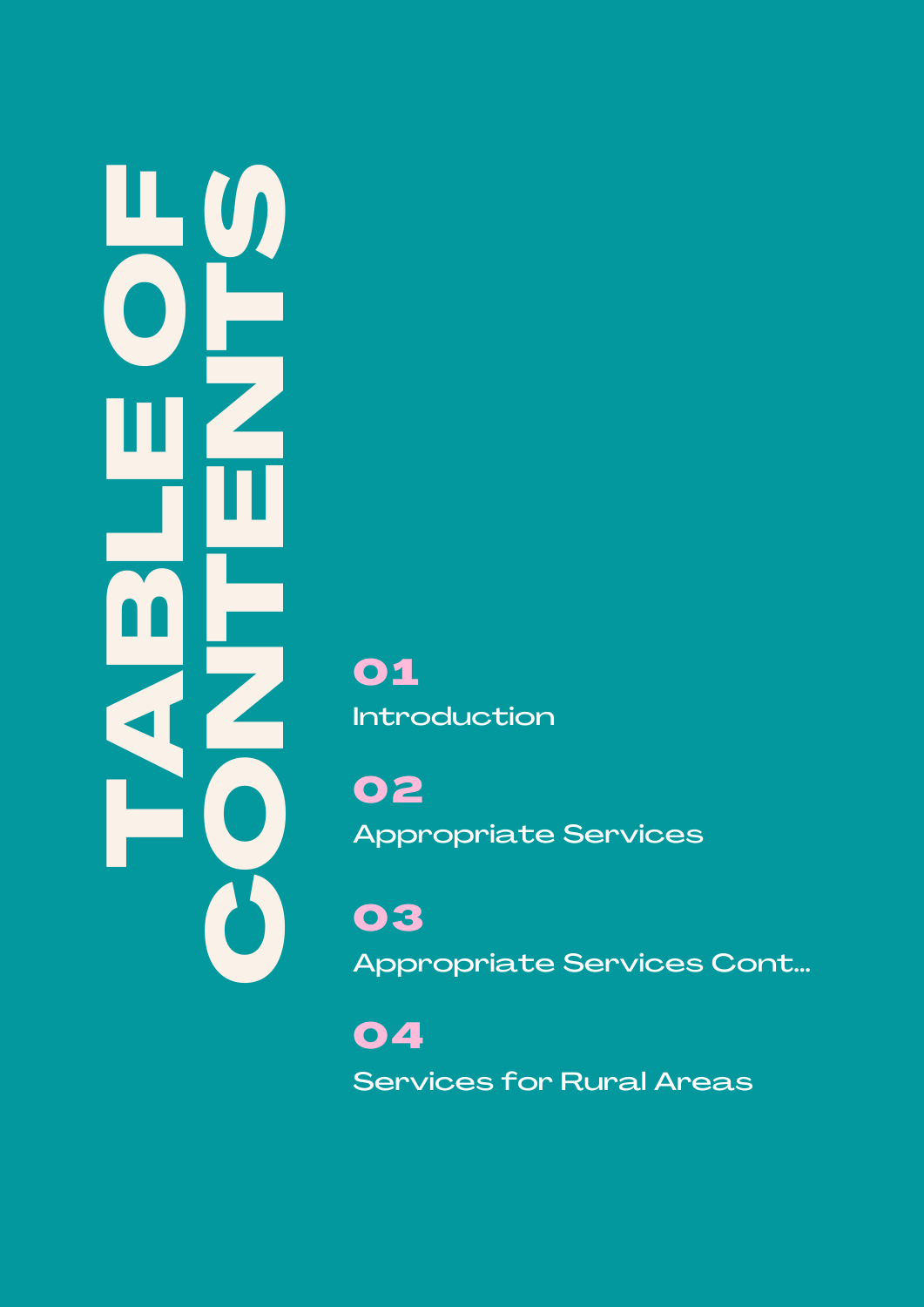# INTRODUCTION

We recognize that there are disproportionate experiences in health provision experienced by Black communities and individuals in health care systems. When it comes to attitudes towards seeking mental health services, more than 80% of black individuals are concerned with the stigma associcated with mental illness. Black Adults are alway 20% more likely to experience serious mental health issues , and Black individuals are more likely to report persistent symptoms of emotional distress.

This tip sheet displays a variety of resources that can be sought out immediately to help those in need of support.

Each page contains information Identifying and showing that there are resources available to the community and practitioners to support Black communities and individuals.

Rates of emotional psychological distress such as hopelessness and sadness have risen in Black communities due to the increasing number of individuals facing poverty and discrimination.

These resources provide tools to help address health inequities. We recognize the barriers that exist in health care systems towards Black communities.

From an inclusion standpoint, Black communities all over the world have been receiving more equal access to opportunities and resources.

For this tip sheet, we will be focusing on the health and mental health statues of these communities, where they're currently at and where we hope to guide support for them.

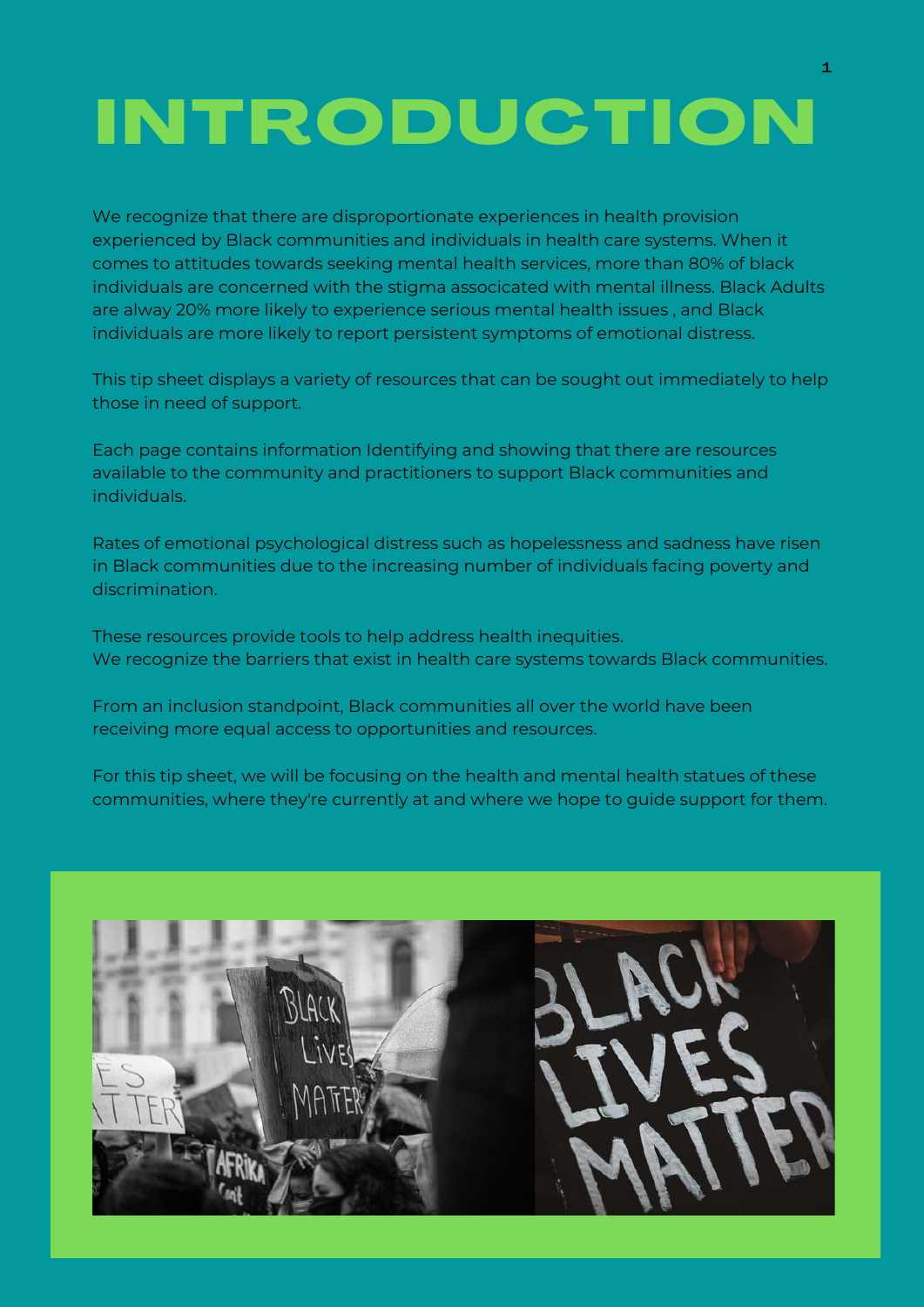# APPROPRIATE SERVICES



## **BLACK YOUTH HELPLINE**

Their mandate is to help the black youth community across Canada by assisting them to strive for opportunities that arise, break down barriers (mental or physical), and develop communities with a positive impact.

## **FEDERATION OF BLACK CANADIANS**

A non-profit organization, that is managed by several organizations across Canada to advance the social, political, cultural, and economic interests of Black Canadians. This federation also strives to build high education, health, and economic security with the focus of reducing racism and justice reforming.





### **BLACK CANADIAN HEALTH CARE PROFESSIONALS ASSOCATION**

This resource offers services and programs for black community members that aim to bring a more inclusive and sustainable health care system. This system contains; physicians nurse practitioners, support workers, dentists, counsellors, psychologists, and mental health workers who aim to support this cause.

https://www.bchcpa.ca/

## **GUELPH BLACK HERITAGE SOCIETY**

The Black heritage society aims to restore and maintain the black culture by offering programs and services that involve community participation to grow cultural and spiritual practices. This program is always looking for volunteering within the black community that want to join together to make an impactful difference in their cultural beliefs.

https://www.guelphblackheritage.ca/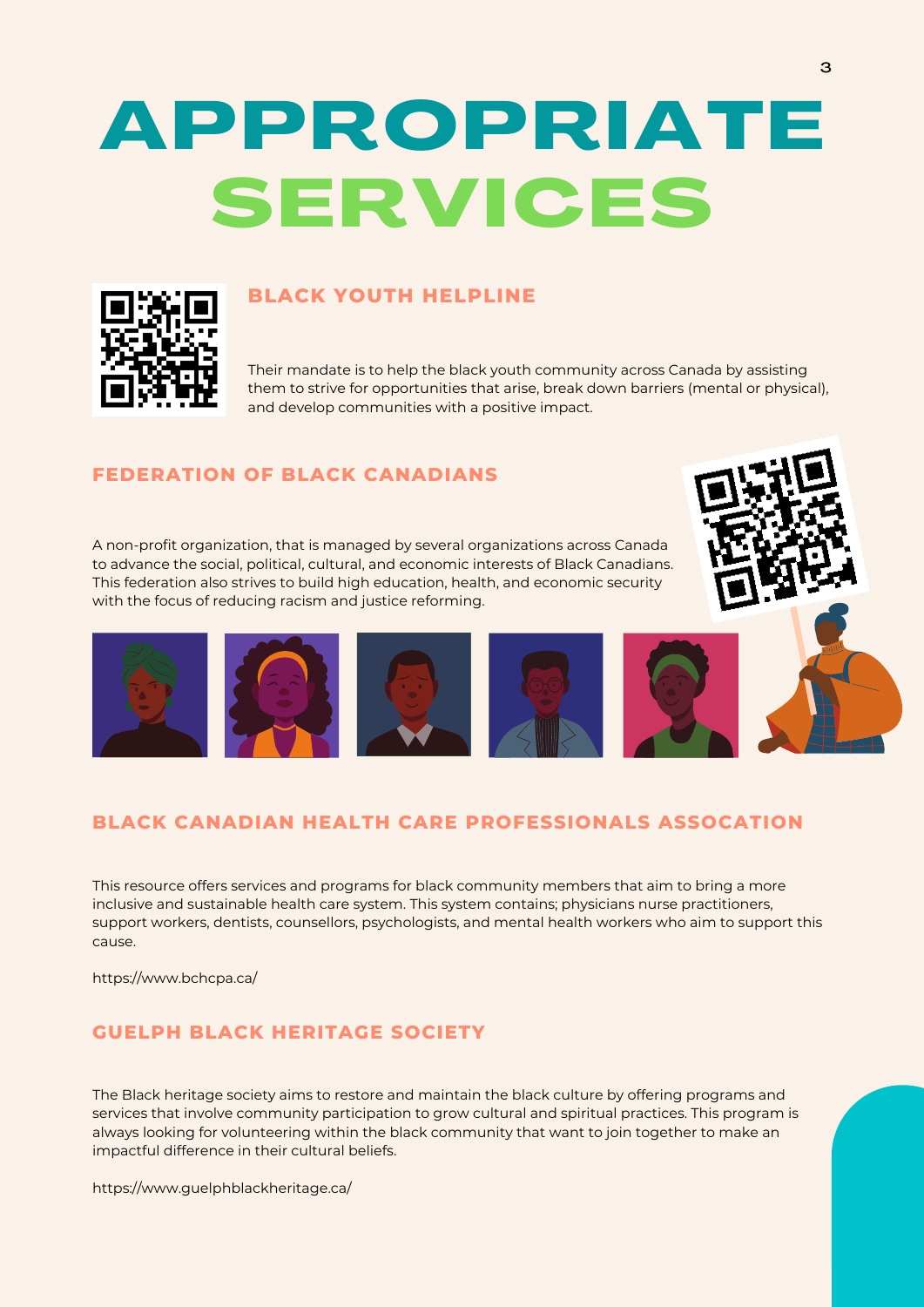# APPROPRIATE SERVICES



This resource offers services and programs for black community members that have trouble with substance abuse. Being able to offer such a wide range of support for the many influences is because they strive to make a difference with professionals who know how to cope with various substances.

Another big resource is community lead which aims to improve the health and wellbeing of black communities in Canada. This resource values collective work responsibilities that strive to build and maintain an empathic community. One of their main focuses is on Black mental health services, offering counselling and improvement plans for any black individual facing discouragement



## **LGBTQ2IA+ GROUPS**

This resource offers services and programs for black community members that have trouble with This organization is a non-profit organization, managed by several companies including the Northwestern health team that offers specific programs/services for racialized communities, including black. They offer a safe, secure space for individuals to express their concerns and aid with individual support, psychiatric consultation, and skills building, and their biggest support area is helping individuals apart of the LGBTQ2IA+ community.

<https://www.acrossboundaries.ca/>

## **CERTAIN RELIGIOUS GROUPS**

Over 75% of Black individuals say that religion is very important as it helps build cultural awareness and gives a sense of hope. Given this significant relationship between spirituality and religion, health care practitioners must be mindful of patients' religious observances to be more culturally competent and informed.

The Black community has over ¾ of its population that follows specific religious beliefs with the major composition coming from 79% non-Christian faiths, 53% Buddhist, and 14% Jewish. Within this wide marginal gap of individuals, about 83% believe in God and the certain while the remaining 17% believe in somewhat of the certain or not at all. The reason why it's important to note the statistics of the black community and religious communities is that

<https://www.pewresearch.org/religion/religious-landscape-study/racial-and-ethnic-composition/black/>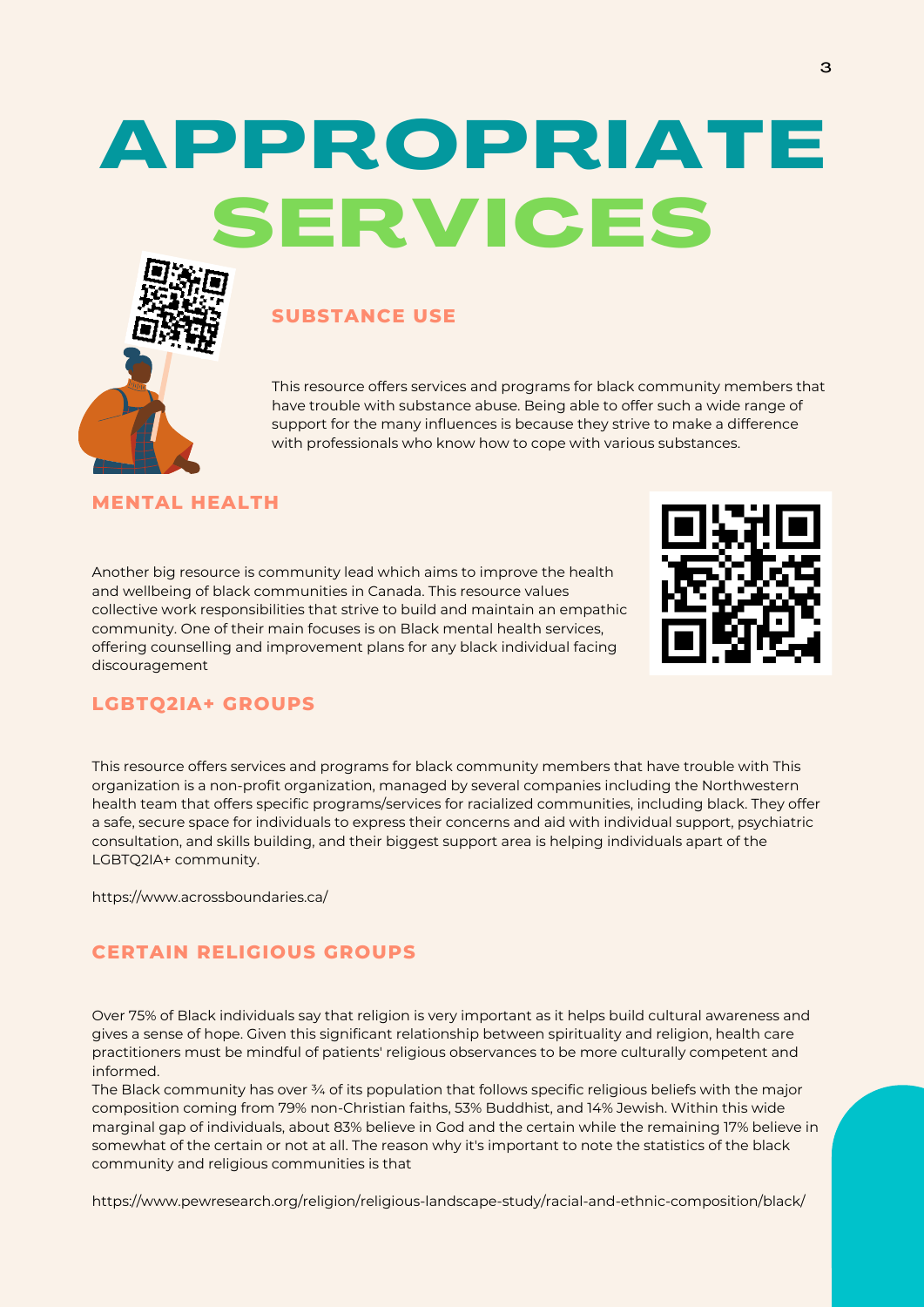# SERVICES FOR RURAL AREAS

## **FREEDOM SCHOOL TORONTO**

An initiative was driven by parents and youth that aims to fight against black racism in the education system. This resource offers training programs, fairs and conferences to help drive systemic change.



## **WELLNESS RESOURCES FOR BIPOC COMMUNITY MEMBERS**

02.

01

This resource originates from the University of Guelph's diversity and human rights department. This tool includes support with counselling, combatting with mental health, and other services to support the black community.

https://www.uoguelph.ca/wellnessatwork/resources-blackindigenous-and-people-colour-bipoc-community